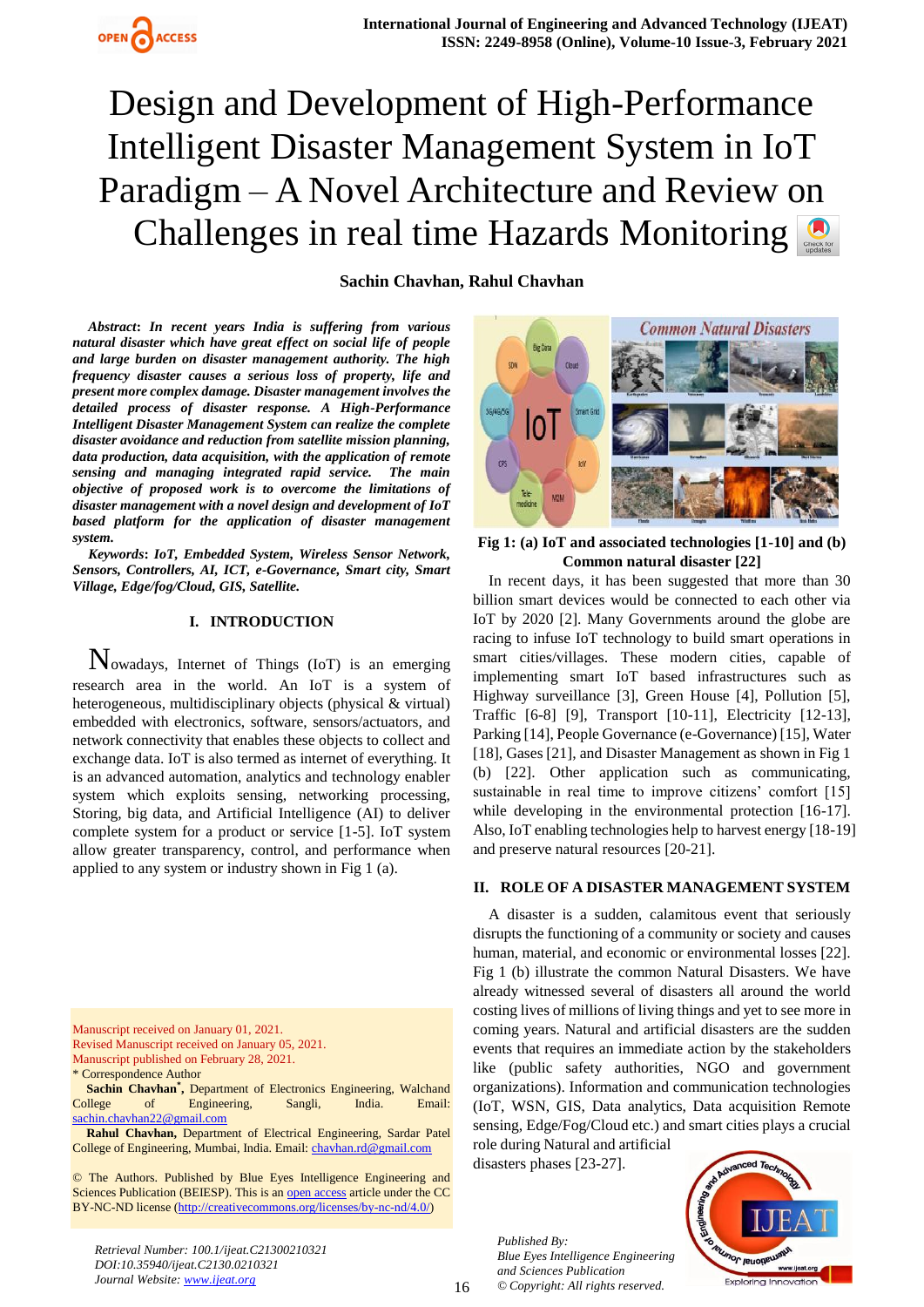# **Design and Development of High-Performance Intelligent Disaster Management System in IoT Paradigm – A Novel Architecture and Review on Challenges in real time Hazards Monitoring**

Effective and productive disaster management is the key aspect in disaster management scenario to save the lives of millions of dwellers trapped in such situations and provide necessary rehabilitation facilities to them [28]. Disaster & Disaster Management is an important global problem and its need attention to build resilient system in urban and rural areas [29]. In IoT paradigm: Smart city (Urban) technology infrastructure, service model and challenges [30] needs to be addressed and Smart Rural Framework to mitigate the effects of Environmental conditions, Agriculture, and flooding using IoT and the Cloud services [31]. In developing countries like India, villages need to be smart. Efforts need to be taken to bring smartness in villagers.

The activities in villages should be linked to smart cities (Stakeholders in urban areas) to boost the parameter such as economy,

transportation, communication, technology etc. In a country like India, where majority of population lives in villages [32].

To make rural areas smart the existing infrastructure and services such as (Power, Transportation, Technological Connectivity, Health, Retail, Emergency system etc.) of urban areas (smart cities) needs to be upgraded to build smart villages. An IoT framework helps a bilateral flow of commodities like (cattle feeding, rationing, smart irrigation, and smart dairies) between rural and urban areas [32] [33]. There are several challenges to link the rural and urban stakeholders in real time situation such as, connectivity infrastructure [32] [33], Emergency/Disaster Management etc. [29-31].

## **III. PHASES OF DISASTER/EMERGENCY MANAGEMENT CYCLE**

Disaster management is tool used to reduce, avoid, or control the potential losses of living and non-living things. Various governmental, non-governmental organization and stakeholders are involved in disaster management cycle to reduce the impact of disaster. Appropriate action at all circumstances in cycle leads to, better warning, reduce and control the calamity. During this, multiple actors (Govt. & Non-Govt.) works in isolation includes public interest, Government policies, Recovery, Mitigation, Infrastructure development planning, and services. The IoT enabled services and ICT technology during disaster phases plays a vital role for shaping the policies, plan, cause & effect and mitigate the vulnerability and effect on inhabitant, property, and infrastructure. Prevention, Mitigation, Preparedness, Response, and Recovery are key elements of disaster/emergency management cycle [34]. Each phase during the emergency management is separate entity and surveyed the use of IoT & ICT technology. The insight of all four phases as during in Disaster Management Systems are given below:

• Prevention/Mitigation: Prevention focuses on preventing hazardous situation (Human & Natural) or terrorist (both physical and biological). The risk of loss of life and damage of property can be prevented by planning and design standards through enabling technologies [35-37] such as ICT (IoT, Remote Sensing, satellite, GIS, Cloud. etc.).

*Retrieval Number: 100.1/ijeat.C21300210321 DOI:10.35940/ijeat.C2130.0210321 Journal Website: www.ijeat.org*

• Preparedness: It is an important component in emergency. Preparedness is the readiness to respond in any emergency situation. It is continuous cycle to take corrective action [38-41].

• Response: It is an important constituent during rescue. Often during rescue operation logistic coordination and distribution is the key requirement [42]. Response phase aims to provide immediate assistance to the victims such as communication network, transport, food, shelter, medicine & emergency services [42-48].

• Recovery: The purpose of the recovery is to bring the affected area back normalcy with the help of Govt., NGO, and restoration services in post disaster phase. But real time smart architecture is obligatory in Intelligent disaster management [49], an IT [50] platform, mobile network [51] to provide services, data exchange and control the impact by disseminating situational information.

## **IV. METHODOLOGY AND ALGORITHM**

Fig. 2. shows the design and development plan for distinctive entities (such as Smart Living, Smart Economy, Smart Mobility, Smart People, Smart Governance, Smart Environment, and Smart Village) offering diverse services in the context of IoT. We explore the underlying technology in disaster management during response and recovery phase for rural and urban linkages. Scientific knowledge is vital for orchestrating disastrous situation in IoT outlook while modelling disaster resilient architecture. Roadmap of an IoT provides emergency and demanding services of any THING, at any TIME, and at any PLACE is very stimulating.



**Fig 2: Blueprint of IoT (For Smart City & Smart Village)**

#### **V. SCOPE OF WORK**

Through IoT enabler's data aggregation, processing, analysis, network capabilities and services expedite to develop an application while ensuring that security and privacy domains should fulfilled. To create an interactive environment in critical situation numerous challenges, need to be addressed in IoT space (such as Technological standardization, connectivity, power management, security, etc.). The proposed study surveyed functionalities and components of emerging technology and its challenges at each layer of abstraction to implement an IoT ecosystem for disaster management. Fig. 3 characterizes the post disastrous real time situation.

*Published By: Blue Eyes Intelligence Engineering and Sciences Publication © Copyright: All rights reserved.*



17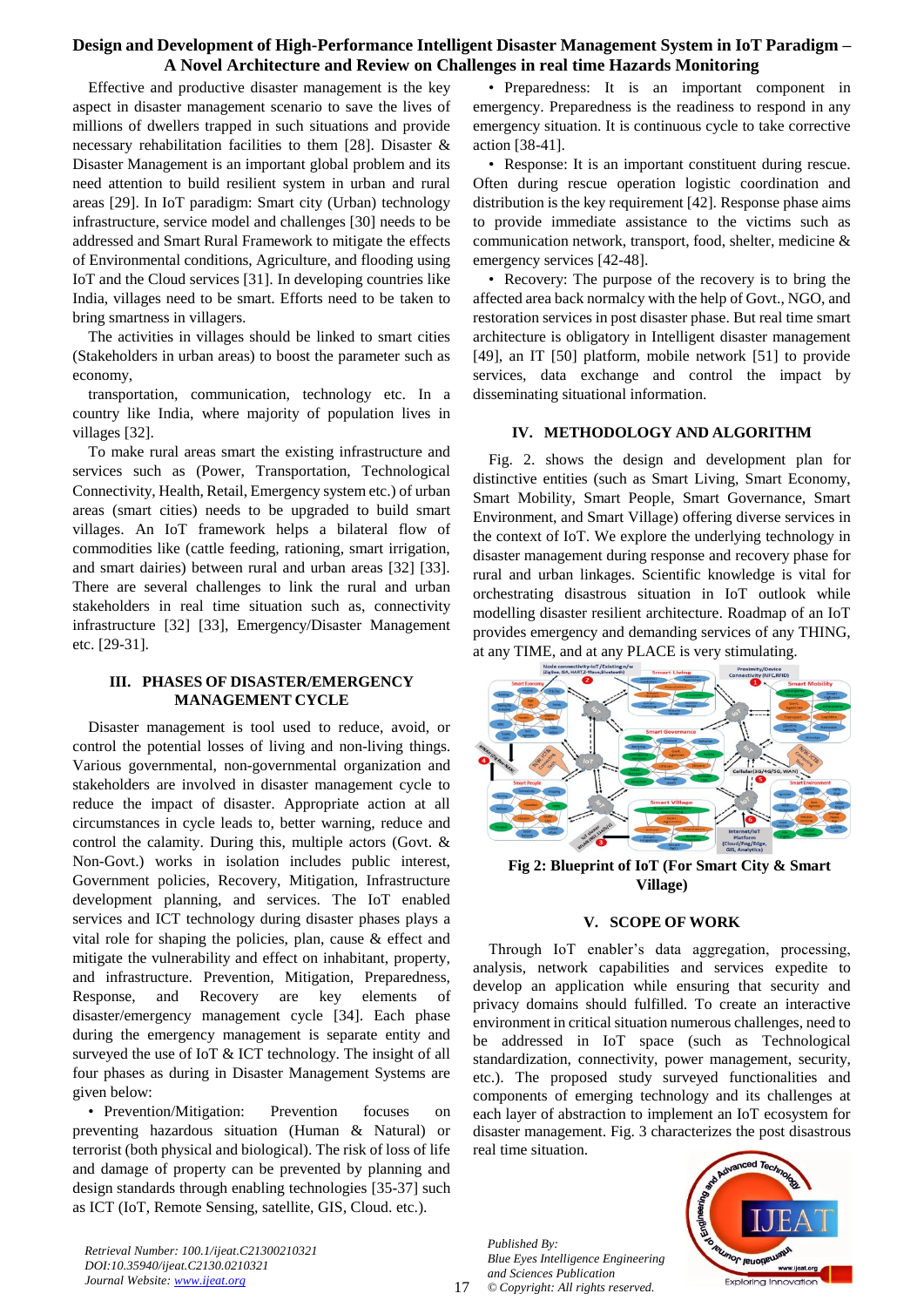

Growth and complexities, intermittent, scalability of IoT network attracts a global infrastructure to enable advance services by interconnecting things based on existing and evolving interoperable ICTs. The functionality of the model is illustrated with the help of flowchart shown in Fig 4.



**Fig 3: Layered architecture of Disaster Management during Response, Rescue and Recovery phase**

Let us consider catastrophe situation like flood is to be happened in village or city. A village is the remote place, where claiming and exchanging of information is the key challenge. Also, a city is deal with resources and availability of technology during footing of calamity. We estimated and granted IoT services and other technological support to provide optimum assistance in real time. Flooding information is generated through sensors, and it is sensed by sensor network which is already deployed in disaster prone area. The clue is received at the sink node deployed in the sensor area network. The Sink node can be embedded system dedicated to perception of physical parameters. The conventional information system can also regularly disseminate the messages to the sink node. The service request to the basic service available to the sink node. Further at the same time this is to be sent gateway from Layer 1 to Layer 2 for further action via communication medium (like Internet, WLAN, ZigBee, HART, Z-wave, Bluetooth, Telecomm (2G/3G/4G LTE, 5G), Satellite, OFC, etc.)





Gateway (Or Local server) processed the data and take corrective action (Edge/Fog computing). If basic services cannot accomplish after specified time delay, service request should be initiated by gateways to adjacent disaster management (Fire brigade, Police, Army, Govt. offices, NGO's, etc.) or to the upper layer for more utilities. The high-volume data processing is done in layer 3 comprised of

Artificial Intelligent (AI), Cloud Computing, and Big Data Analysis, Machine Learning algorithms, Mining, Graphical Information System (GIS), and Storage technologies. After Analysis, Inferring, and Decision; layer 4 offered additional integrated services to the layer 3. The applications and process in layer 4 administered and accounts a business value to save the inhabitants. Upper layer accomplished the IoT services like E-Ambulance, Smart Transport, Traffic Management, Smart governance, Smart People, Hospital, Emergency services, Disaster Management Services, Smart Mobility, Police, NGOs, Army and so on and so forth.

## **VI. CHALLENGES IN ARCHITECTURAL LAYER**

Layer 1:

• Smart devices and sensing layer are the sensor network of physical objects that contains sensors, controllers, wireless sensor networks, embedded technology to communicate and sense or interact with their internal states or the external environment.

• In real time situation Efficient, scalable and associated architecture are pivotal for disaster resilient system. Sensor network should be autonomous and an adaptive to the environment.

• IoT LAN (Local Area Network) configured for building sensor network. While organizing in LAN jurisdiction the components like Unambiguous naming and addressing, Abundance of sleeping nodes, mobile and non-IP devices, energy efficiency, bandwidth management, large scale deployment, intermittent connectivity, mobility, coverage and maintenance of network needs to be addressed. Sensor cloud provides the solution to some extent [52-54].

Layer 2:

• It can implement several LAN and WAN, Forwards packets between LAN and WAN on the IP layer. Complexity of Networks (Growth of networks, Real‐time connectivity of billions of devices, Traffic and load management, Existence of malicious nodes, selfish node, Interference among devices, Network management, Interoperability, Heterogeneity in networks, mobility, Protocol standardization within networks) is the de facto while considering real time situation.

• Fog and Edge computing should have high Performance, accessibility, portability, cross platform communication [55], reduce data latency, better data handling and optimization.

• Fog challenges (Power consumption - Fog use addition nodes, Power consumption is higher than centralized cloud. Data Security-Data generating nodes are distributed, providing authentication and authorization system for the whole nodes is not an easy task.

• Reliability- Maintaining data integrity (Data fusion) and availability for millions of nodes is difficult. Real time analysis is a primary requirement for minimizing latency. Dynamic analysis and decision making reduces danger and increase output, monitor huge number of nodes is not easy. Also, these frameworks cannot provide proper scalability and flexibility.

*Published By: Blue Eyes Intelligence Engineering and Sciences Publication © Copyright: All rights reserved.*



*Retrieval Number: 100.1/ijeat.C21300210321 DOI:10.35940/ijeat.C2130.0210321 Journal Website: www.ijeat.org*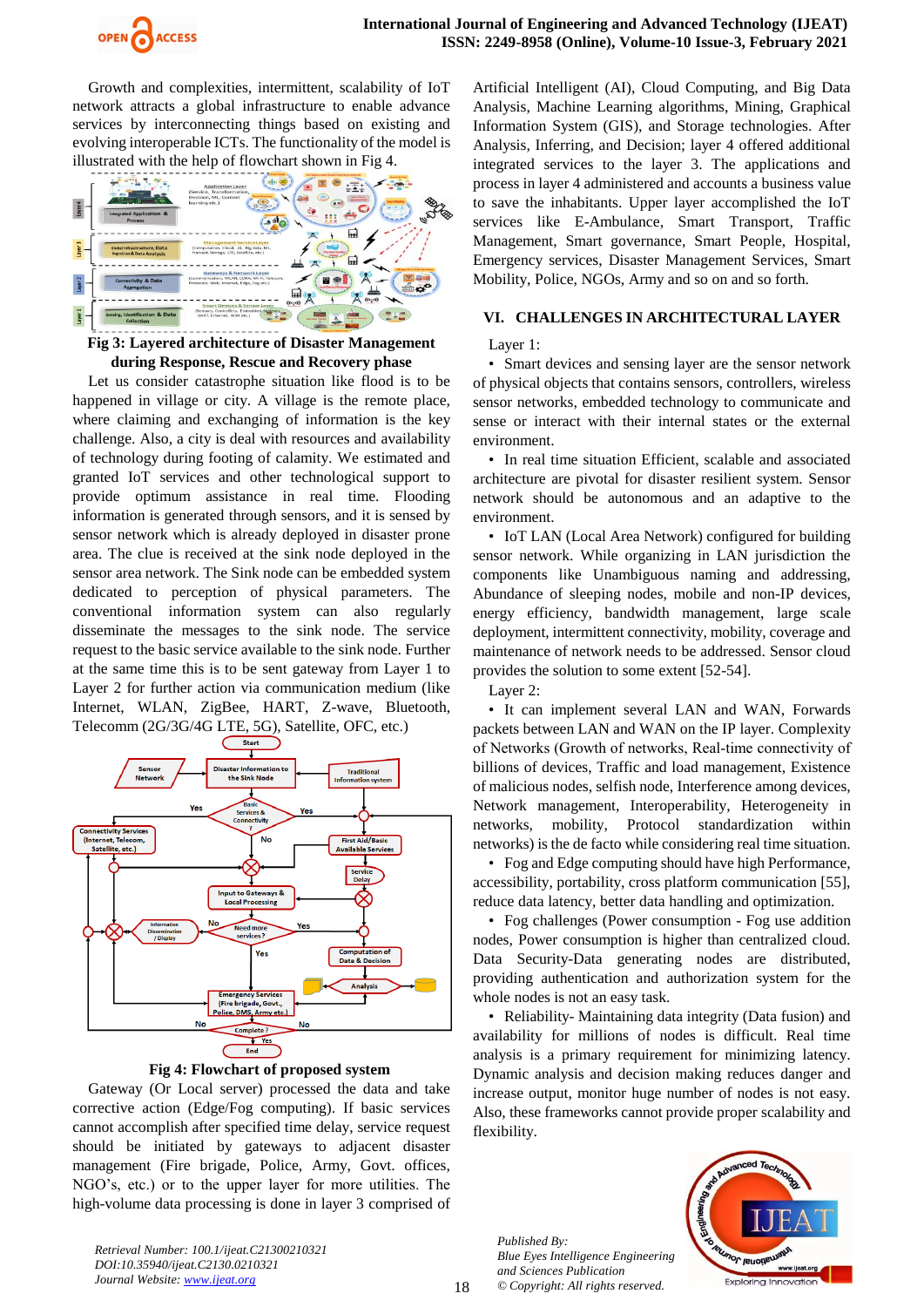# **Design and Development of High-Performance Intelligent Disaster Management System in IoT Paradigm – A Novel Architecture and Review on Challenges in real time Hazards Monitoring**

Layer 3:

• IoT proxy performs active application layer functions `between IoT nodes and other entities (Security, Modeling and Analysis, Interfacing, Interoperability, Data storage, Big Data Analytics, Complexity management, Protocol standardization, IoT integration, Real‐time solutions) [56].

• In Cloud computing, cloud resources should be available over the network, should support standard mechanisms for information retrieval using traditional interfaces, should support heterogeneous. Clients. Cloud resource allocation should be rapid, elastic and automatic.

• Resource usage should be recorded and monitored, Facility to dynamically control and optimize the resource usage. This facility should be transparent, available as a self-service between the service provider and consumer.

• Limitations (Centralized control, switching cost, Limited flexibility, Data security and privacy, authentication) Layer 4:

• The rescue is the challenging and critical task. Resource management needs dynamic techniques during recovery time. Proposed domain specific search engine for disaster information gathering.

• The search engine architecture collects heterogeneous data of various events. The simulation is done based on collected data and corrective action taken such as organize emergent resources, and understand current damage and/or recovery status.

• Transfer, storage and maintenance of huge volumes of data is expensive [57]. Data cleaning and purification is time consuming. Analytics on gigantic data volumes is processing intensive.

• Delay due to large scale deployments [58]. Delay due to mobility of deployed nodes. Distribution of devices can affect monitoring tasks. Data fusion, data handling and analytics, Imperfection, Ambiguity, Conflicts, Alignment, Trivial features. Standardization (Interoperability, data semantics)

#### **VII. CONCLUSION**

This paper presented the usefulness of underlying information and communication technologies for disaster management like flooding. The novel architecture for linkages of rural and urban for real time monitoring of calamities in the context of IoT enabled services is proposed.

This paper studied the functionalities and services to build robust, intelligent and high-performance disaster resilient system. Therefore, it should implement IoT ecosystem for real time situation like flooding to saves a life of dwellers. But to characterize proposed working model, growth and complexities attracts challenges in scalability and implementation of infrastructure as a whole in abstraction layers.

This proposed work modeled the example of catastrophic situation like flooding happened in village. In remote places the exchanging of information is the key challenges. The novel layered architecture shows the various services involved like Govt. NGOs, Information and technologies (IoT, Remote Sensing and GIS, AI, Cloud computing, etc.).

During surveyed this literature proposed the challenges in layered architecture such as building sensor network, data

*Retrieval Number: 100.1/ijeat.C21300210321 DOI:10.35940/ijeat.C2130.0210321 Journal Website: www.ijeat.org*

aggregation, analysis and real time decision.

The fusion of fog computing, remote sensing and Artificial intelligent needs to be studied and is the future scope for design and development of resilient disaster management system.

#### **ACKNOWLEDGMENT**

Special thanks to Dr. M. M. Murudi, I/C Principal, Sardar Patel College of Engineering, Mumbai and Director, Walchand College of Engineering, Sangli for support and motivation to publish and Dr. S. M. Rathod, Assistant Manager, Defense-Research and Development, Bharat Forge, Kalyani Centre for Technology & Innovation, Pune giving precious guidance and motivation for writing a paper.

## **REFERENCES**

- 1. A. Scarfò, "Internet of Things, the Smart X enabler," 2014 International Conference on Intelligent Networking and Collaborative Systems, Salerno, 2014, pp. 569-574.
- 2. L. K. Aidasani, H. Bhadkamkar and A. K. Kashyap, "IoT: The kernel of smart cities," 2017 Third International Conference on Science Technology Engineering & Management (ICONSTEM), Chennai, 2017, pp. 8-11.
- 3. F. J. Villanueva, J. Albusac, L. Jiménez, D. Villa and J. C. López, "Architecture for Smart Highway Real Time Monitoring," 2013 27th International Conference on Advanced Information Networking and Applications Workshops, Barcelona, 2013, pp. 1277-1282.
- 4. L. Dan, C. Xin, H. Chongwei and J. Liangliang, "Intelligent Agriculture Greenhouse Environment Monitoring System Based on IOT Technology," 2015 International Conference on Intelligent Transportation, Big Data and Smart City, Halong Bay, 2015, pp. 487-490
- 5. Y. Mehta, M. M. M. Pai, S. Mallissery and S. Singh, "Cloud enabled air quality detection, analysis and prediction - A smart city application for smart health," 2016 3rd MEC International Conference on Big Data and Smart City (ICBDSC), Muscat, 2016, pp. 1-7.
- 6. P. Rizwan, K. Suresh and M. R. Babu, "Real-time smart traffic management system for smart cities by using Internet of Things and big data," 2016 International Conference on Emerging Technological Trends (ICETT), Kollam, 2016, pp. 1-7.
- 7. A. Sharif, J. Li, M. Khalil, R. Kumar, M. I. Sharif and A. Sharif, "Internet of things — smart traffic management system for smart cities using big data analytics," 2017 14th International Computer Conference on Wavelet Active Media Technology and Information Processing (ICCWAMTIP), Chengdu, 2017, pp. 281-284.
- 8. F. Malik, M. A. Shah and H. A. Khattak, "Intelligent Transport System: An Important Aspect of Emergency Management in Smart Cities," 2018 24th International Conference on Automation and Computing (ICAC), Newcastle upon Tyne, United Kingdom, 2018, pp. 1-6.
- 9. A. Frank, Y. S. Khamis Al Aamri and A. Zayegh, "IoT based Smart Traffic density Control using Image Processing," 2019 4th MEC International Conference on Big Data and Smart City (ICBDSC), Muscat, Oman, 2019, pp. 1-4.
- 10. S. Sharad, P. B. Sivakumar and V. A. Narayanan, "The smart bus for a smart city — A real-time implementation," 2016 IEEE International Conference on Advanced Networks and Telecommunications Systems (ANTS), Bangalore, 2016, pp. 1-6.
- 11. J. Carneiro, R. J. F. Rossetti, D. C. Silva and E. C. Oliveira, "BIM, GIS, IoT, and AR/VR Integration for Smart Maintenance and Management of Road Networks: a Review," 2018 IEEE International Smart Cities Conference (ISC2), Kansas City, MO, USA, 2018, pp. 1-7.
- 12. N. Ouerhani, N. Pazos, M. Aeberli and M. Muller, "IoT-based dynamic street light control for smart cities use cases," 2016 International Symposium on Networks, Computers and Communications (ISNCC), Yasmine Hammamet, 2016, pp. 1-5.

*Published By: Blue Eyes Intelligence Engineering and Sciences Publication © Copyright: All rights reserved.*

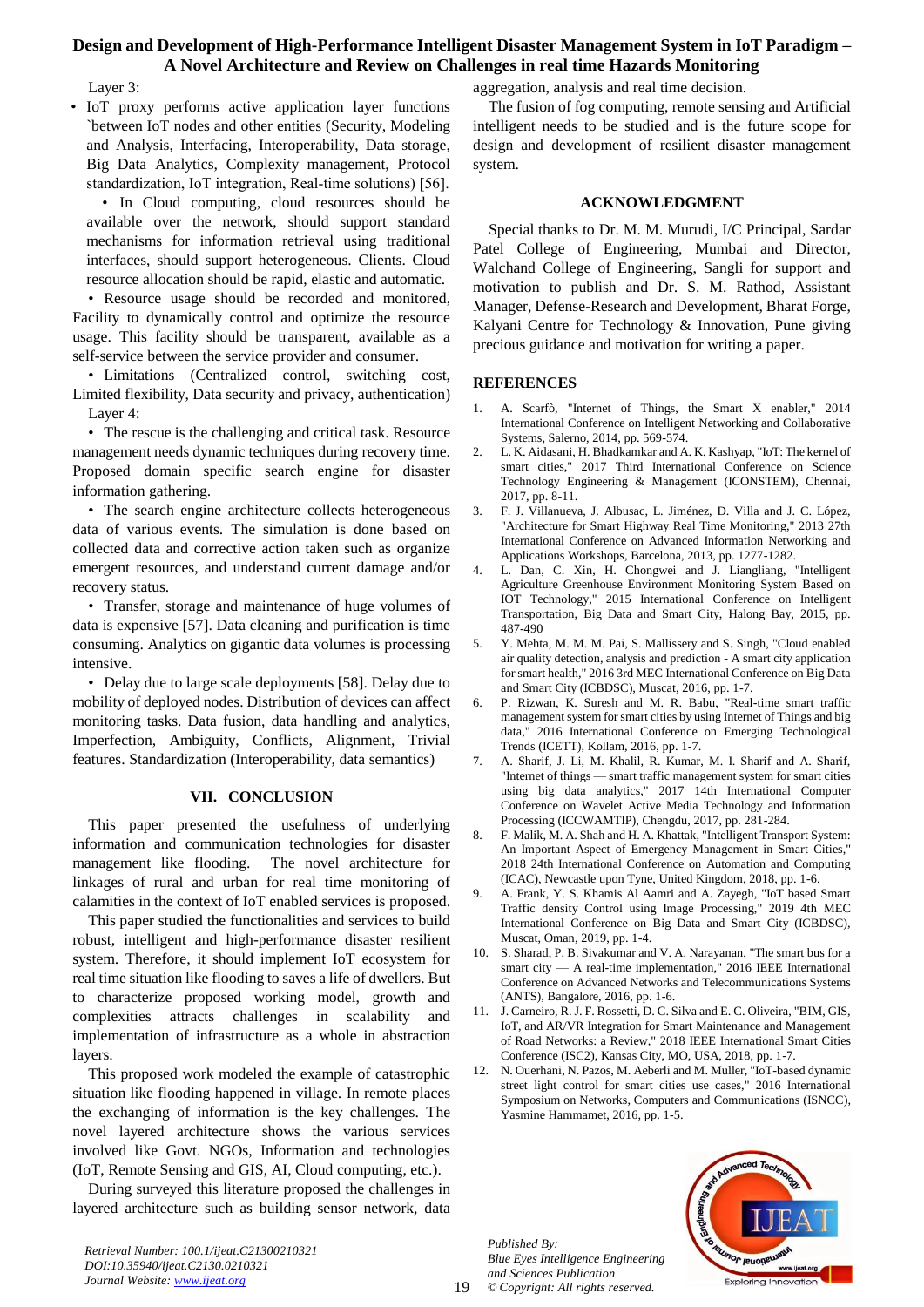

- 13. H. Ali, W. Y. Chew, F. Khan and S. R. Weller, "Design and implementation of an IoT assisted real-time ZigBee mesh WSN based AMR system for deployment in smart cities," 2017 IEEE International Conference on Smart Energy Grid Engineering (SEGE), Oshawa, ON, 2017, pp. 264-270.
- 14. S. Liou, Y. Hsieh and C. Chang, "Design and Implementation of a Smart Parking Management System for Smart Cities," 2018 IEEE International Conference on Consumer Electronics-Taiwan (ICCE-TW), Taichung, 2018, pp. 1-2.
- 15. A. B. Suman, "In Search for the Value of Connectivity: Accountable Citizens Fostering Accountable Governance via Connectivity: The Case of Environmental Health Policies," 2017 IEEE International Conference on Cloud Engineering (IC2E), Vancouver, BC, 2017, pp. 298-303.
- 16. V. S. Velladurai, M. Saravanan, R. Vigneshbabu, P. Karthikeyan and A. Dhlipkumar, "Human safety system in drainage, unused well and garbage alerting system for smart city," 2017 International Conference on I-SMAC (IoT in Social, Mobile, Analytics and Cloud) (I-SMAC), Palladam, 2017, pp. 6-9.
- 17. B. S. Malapur and V. R. Pattanshetti, "IoT based waste management: An application to smart city," 2017 International Conference on Energy, Communication, Data Analytics and Soft Computing (ICECDS), Chennai, 2017, pp. 2476-2486.
- 18. S. Mallapuram, N. Ngwum, F. Yuan, C. Lu and W. Yu, "Smart city: The state of the art, datasets, and evaluation platforms," 2017 IEEE/ACIS 16th International Conference on Computer and Information Science (ICIS), Wuhan, 2017, pp. 447-452.
- 19. S. K. Laha, A. Ganguly, R. Bhattacharya, P. K. Sadhu and A. K. Naskar, "IoT based Street Light Visibility and Water Logging Monitoring for Development of a Smart City," 2018 7th International Conference on Reliability, Infocom Technologies and Optimization (Trends and Future Directions) (ICRITO), Noida, India, 2018, pp. 671-677.
- 20. K. Soni, D. Waghela, R. Shah and M. Mohan, "Smart Well Monitoring System," 2018 International Conference on Smart City and Emerging Technology (ICSCET), Mumbai, 2018, pp. 1-5.
- 21. K. Keshamoni and S. Hemanth, "Smart Gas Level Monitoring, Booking & Gas Leakage Detector over IoT," 2017 IEEE 7th International Advance Computing Conference (IACC), Hyderabad, 2017, pp. 330-332.
- 22. H. N. Saha et al., "Disaster management using Internet of Things," 2017 8th Annual Industrial Automation and Electromechanical Engineering Conference (IEMECON), Bangkok, 2017, pp. 81-85.
- 23. S. Latre, P. Leroux, T. Coenen, B. Braem, P. Ballon and P. Demeester, "City of things: An integrated and multi-technology testbed for IoT smart city experiments," 2016 IEEE International Smart Cities Conference (ISC2), Trento, 2016, pp. 1-8.
- 24. T. Chou and Y. Hsu, "The strategic development and spatial information applications of smart cities in Taiwan," 2017 Pacific Neighborhood Consortium Annual Conference and Joint Meetings (PNC), Tainan, 2017, pp. 1-7.
- 25. C. Yang, G. Su and J. Chen, "Using big data to enhance crisis response and disaster resilience for a smart city," 2017 IEEE 2nd International Conference on Big Data Analysis (ICBDA), Beijing, 2017, pp. 504-507.
- 26. P. Sakhardande, S. Hanagal and S. Kulkarni, "Design of disaster management system using IoT based interconnected network with smart city monitoring," 2016 International Conference on Internet of Things and Applications (IOTA), Pune, 2016, pp. 185-190.
- 27. T. Higashino, H. Yamaguchi, A. Hiromori, A. Uchiyama and K. Yasumoto, "Edge Computing and IoT Based Research for Building Safe Smart Cities Resistant to Disasters," 2017 IEEE 37th International Conference on Distributed Computing Systems (ICDCS), Atlanta, GA, 2017, pp. 1729-1737.
- 28. A. Rauniyar, P. Engelstad, B. Feng and D. V. Thanh, "Crowdsourcing-Based Disaster Management Using Fog Computing in Internet of Things Paradigm," 2016 IEEE 2nd International Conference on Collaboration and Internet Computing (CIC), Pittsburgh, PA, 2016, pp. 490-494.
- 29. Z. N. K. Wafi, M. F. Abd.Malek, S. H. Alnajjar and R. B. Ahmad, "Early warning system for Disaster management in rural area," 2015 International Symposium on Technology Management and Emerging Technologies (ISTMET), Langkawai Island, 2015, pp. 369-372.
- 30. W. Velásquez, A. Munoz-Arcentales, W. Yanez and J. Salvachúa, "Resilient smart cities: An approach of damaged cities by natural risks," 2018 IEEE 8th Annual Computing and Communication Workshop and Conference (CCWC), Las Vegas, NV, 2018, pp. 591-597.

*Retrieval Number: 100.1/ijeat.C21300210321 DOI:10.35940/ijeat.C2130.0210321 Journal Website: www.ijeat.org*

- 31. S. Shrestha and B. Drozdenko, "Smart Rural Framework Using IoT Devices and Cloud Computing," 2019 IEEE Green Technologies Conference (GreenTech), Lafayette, LA, USA, 2019, pp. 1-4.
- 32. Jayashree, A. Manami, H. Harshitha and R. Mohan, "IoT based Smart Village," TENCON 2018 - 2018 IEEE Region 10 Conference, Jeju, Korea (South), 2018, pp1219-1223.
- 33. J. S. Vuppalapati, S. Kedari, A. Ilapakurthy, A. Ilapakurti and C. Vuppalapati, "Smart Dairies — Enablement of Smart City at Gross Root Level," 2017 IEEE Third International Conference on Big Data Computing Service and Applications (BigDataService), San Francisco, CA, 2017, pp. 118-123.
- 34. D. M. Neal, "Reconsidering the Phases of Disaster," International Journal of Mass Emergencies and Disasters, vol. 15, pp. 239-264, August 1997.
- 35. B. Li and J. Liu, "Application of Remote Sensing Technique for Disaster Management," 2006 IEEE International Symposium on Geoscience and Remote Sensing, Denver, CO, 2006, pp. 283-286.
- 36. Prachi Rajarapollu and V. K. Sharma, "Design and analysis of satellite-based disaster warning system - II," TENCON 2007 - 2007 IEEE Region 10 Conference, Taipei, 2007, pp. 1-4.
- 37. A. Niazi, "Digital disaster management ecosystem-a futuristic approach for improving the disaster management system in Pakistan," 4th IEEE International Conference on Digital Ecosystems and Technologies, Dubai, 2010, pp. 222-227.
- L. Zheng et al., "Disaster SitRep A vertical search engine and information analysis tool in disaster management domain," 2012 IEEE 13th International Conference on Information Reuse & Integration (IRI), Las Vegas, NV, 2012, pp. 457-465.
- 39. Rauniyar, P. Engelstad, B. Feng and D. V. Thanh, "Crowdsourcing-Based Disaster Management Using Fog Computing in Internet of Things Paradigm," 2016 IEEE 2nd International Conference on Collaboration and Internet Computing (CIC), Pittsburgh, PA, 2016, pp. 490-494.
- 40. M. S. K. Awan, A. Nadeem and S. Amer, "DMSim: A virtual environment for managing natural disasters," 2017 14th International Conference on Smart Cities: Improving Quality of Life Using ICT & IoT (HONET-ICT), Irbid, 2017, pp. 26-30.
- 41. K. Takahagi, T. Ishida, N. Uchida and Y. Shibata, "Proposal of a Common Infrastructure System for Real-Time Disaster Information Transmission," 2016 30th International Conference on Advanced Information Networking and Applications Workshops (WAINA), Crans-Montana, 2016, pp. 673-676.
- 42. M. Kartiwi and T. S. Gunawan, "Framework for Logistics Coordination and Distribution Mobile Application in Disaster Management," 2013 International Conference on Advanced Computer Science Applications and Technologies, Kuching, 2013, pp. 461-465.
- 43. C. Yang, G. Su and J. Chen, "Using big data to enhance crisis response and disaster resilience for a smart city," 2017 IEEE 2nd International Conference on Big Data Analysis (ICBDA) (, Beijing, 2017, pp. 504-507.
- 44. P. Yuan, H. Gong and W. Peng, "A new emergency management approach in disaster operation management based on the activity network technology," 2017 Chinese Automation Congress (CAC), Jinan, 2017, pp. 2961-2964.
- 45. J. J. Wellington and P. Ramesh, "Role of Internet of Things in disaster management," 2017 International Conference on Innovations in Information, Embedded and Communication Systems (ICIIECS), Coimbatore, 2017, pp. 1-4.
- 46. Y. Kim, S. Jung, D. Gu, H. Kim and C. Song, "IoT Sensor Based Mobility Performance Test-Bed for Disaster Response Robots," 2017 6th IIAI International Congress on Advanced Applied Informatics (IIAI-AAI), Hamamatsu, 2017, pp. 990-991.
- 47. M. Kamruzzaman, N. I. Sarkar, J. Gutierrez and S. K. Ray, "A study of IoT-based post-disaster management," 2017 International Conference on Information Networking (ICOIN), Da Nang, 2017, pp. 406-410.
- 48. M. Gusev, S. Ristov, R. Prodan, M. Dzanko and I. Bilic, "Resilient IoT eHealth solutions in case of disasters," 2017 9th International Workshop on Resilient Networks Design and Modeling (RNDM), Alghero, 2017, pp. 1-7.
- 49. R. W. Saputra and S. H. Supangkat, "Intelligent Disaster Management System based on Service Engineering," 2014 International Conference on ICT For Smart Society (ICISS), Bandung, 2014, pp. 260-263.

*Published By: Blue Eyes Intelligence Engineering and Sciences Publication © Copyright: All rights reserved.*



20